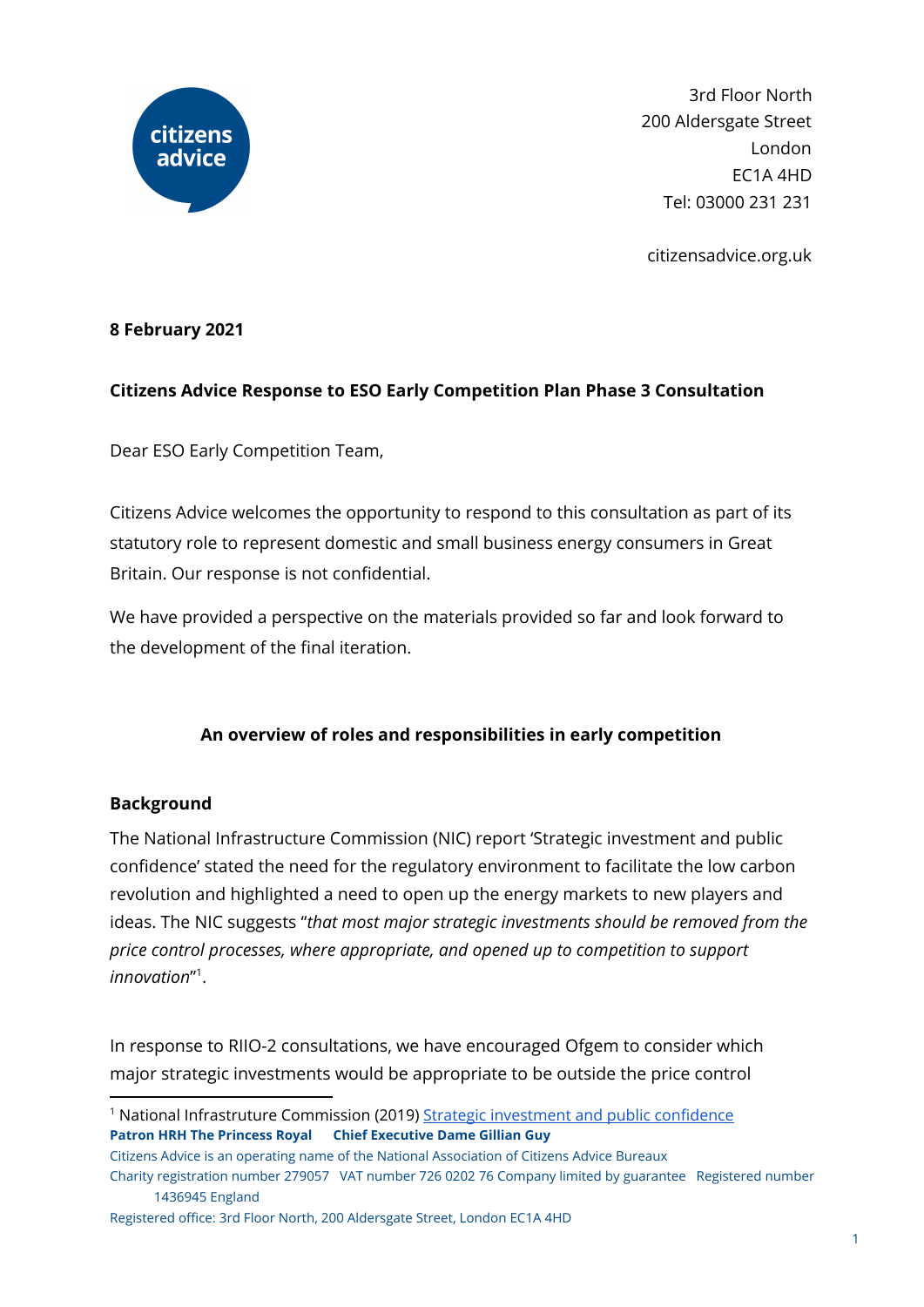process and be put to further competition beyond the network companies. We encourage mechanisms and assessments for such investment which will need to be robust to ensure that consumers get a positive return from this initiative.

Citizens Advice is contributing to the ESO Networks Stakeholder Group (ENSG) work on early competition and support the work of the ESO in developing a proposed model. We believe this work presents an opportunity to increase innovation across planning, design, construction, finance, operation and maintenance of assets in network projects. This would support service benefits and cost savings to consumers.

Positive outcomes from early competition require alternative delivery options from third-parties that offer advantages over proposals from monopoly networks. However, we are conscious that there are natural resource synergies of network planning being vertically integrated with network delivery and operation in a Transmission Operator (TO). TOs are funded to plan and deliver their networks and it is in consumers' interests this resource is best utilised.

As noted by the ESO, these responsibilities are split from network delivery into different organisations in some countries. These roles are within the TO in Great Britain - and we see strong advantages of this approach - but it will make it difficult to create a neutral platform for competition against a monopoly network planner and operations provider. This has been raised by stakeholders in earlier consultation phases of the ESO's work. The incumbent and other TOs have significant advantages that need to be monitored and addressed, including connection process, energy cost, cost of capital, user charges and land and development rights.

# **The ESO role**

There will be an inevitable cost of introducing and operating an early competition process and we are keen to see early competition complement the price control process as effectively and efficiently as possible. In electricity transmission operation and in electricity system operation there is already a developing process between the TO and ESO via the Network Options Assessment (NOA) to coordinate system planning to improve overall system performance. It is an efficient starting point, but the existing process predisposes a localised price-controlled monopoly and this likely needs significant change to frame network options suitable for 'interested persons' or early competition processes.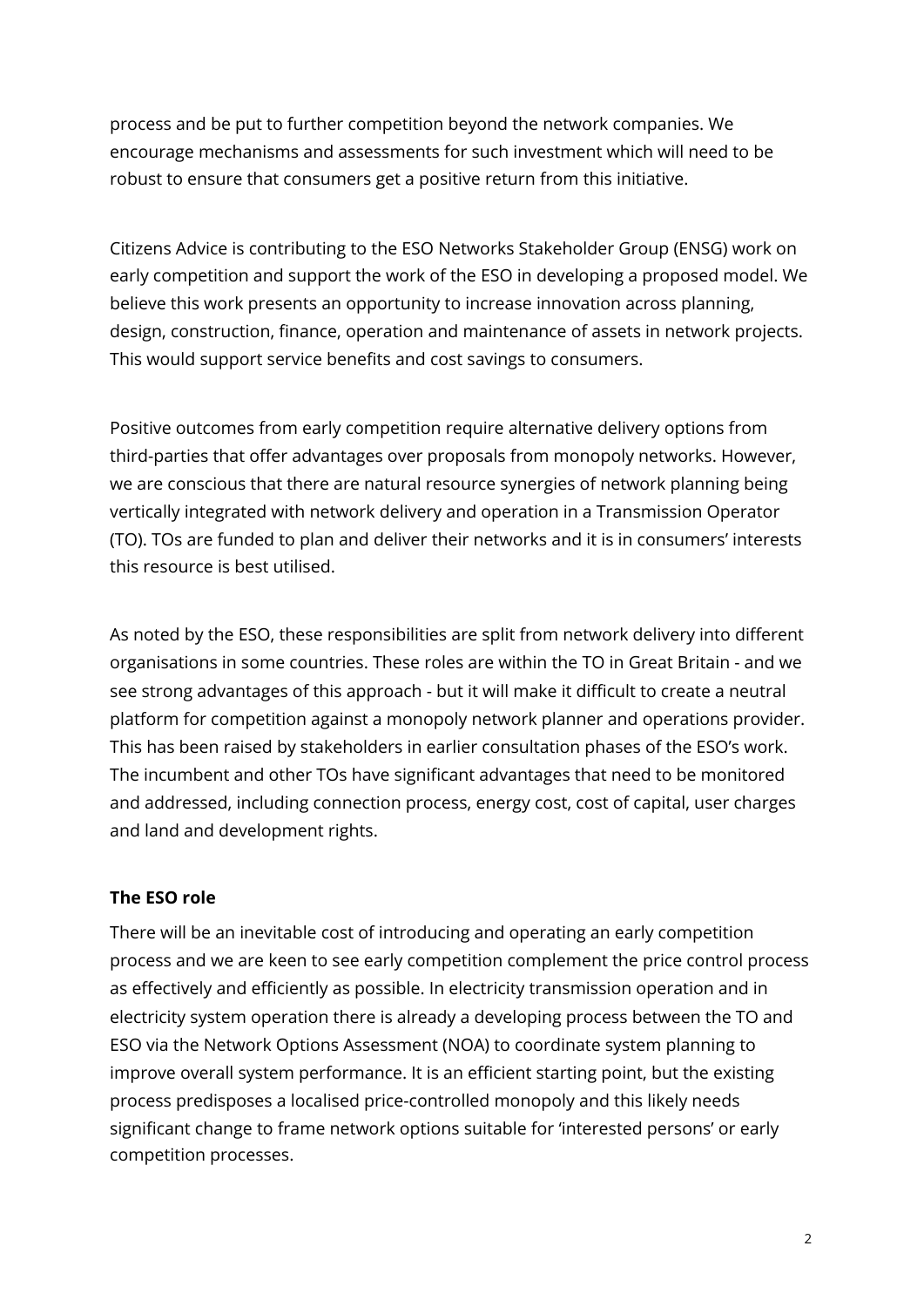We expect that to take early competition forward with a realistic prospect of fair competition, the ESO will need to strengthen its challenge and review its role in network planning. We support the ESO's proposal in this regard. It needs to provide an extensive challenge of TO proposals on all aspects of project detail and definition. This will require the ESO to have the skills to identify the project parameters that can proactively facilitate the integration of third-party solutions to realise the benefits of early competition. To best achieve this outcome we support the ESO proposal to avoid very early stakeholder engagement to ensure the ESO takes adequate ownership of the scope for the initial proposal and the targeting of the relevant stakeholders. Stakeholder engagement should then become a critical tool in the development of project definition.

We think that Ofgem's request of the ESO to introduce an Interested Persons options process to enable third-parties to also submit potential solutions into the planning process will help build these competencies. We also believe that the proposed expanding of the scope of projects under the NOA can support awareness of which connections, compliance, asset replacement and voltage/stability projects might be suitable for early competition.

## **The incumbent TO role**

We think it is in consumers' interests that RIIO-funded activity utilises an incumbent TO's local knowledge, experience, and expertise of network planning to support the development of project requirements for early competition. However, with the support of stakeholder input, the ESO will need to ensure a project's framing informed by the incumbent TO is sufficiently neutral of delivery options to encourage bids that maximise value and service outcomes for consumers.

We think the terms on which TOs can participate is vital from a consumer perspective for driving standards and realising benefits from an early competition process. The incumbent TO should be able to operate efficiently but shouldn't have an unfair advantage over other bidders. To support this outcome we support the ESO in exploring how the incumbent TO can maximise its data and asset openness to potential bidders. This minimises the risk that TO assets that have already been paid for by consumers are not made available for market solutions and the market having to replicate existing TO capabilities.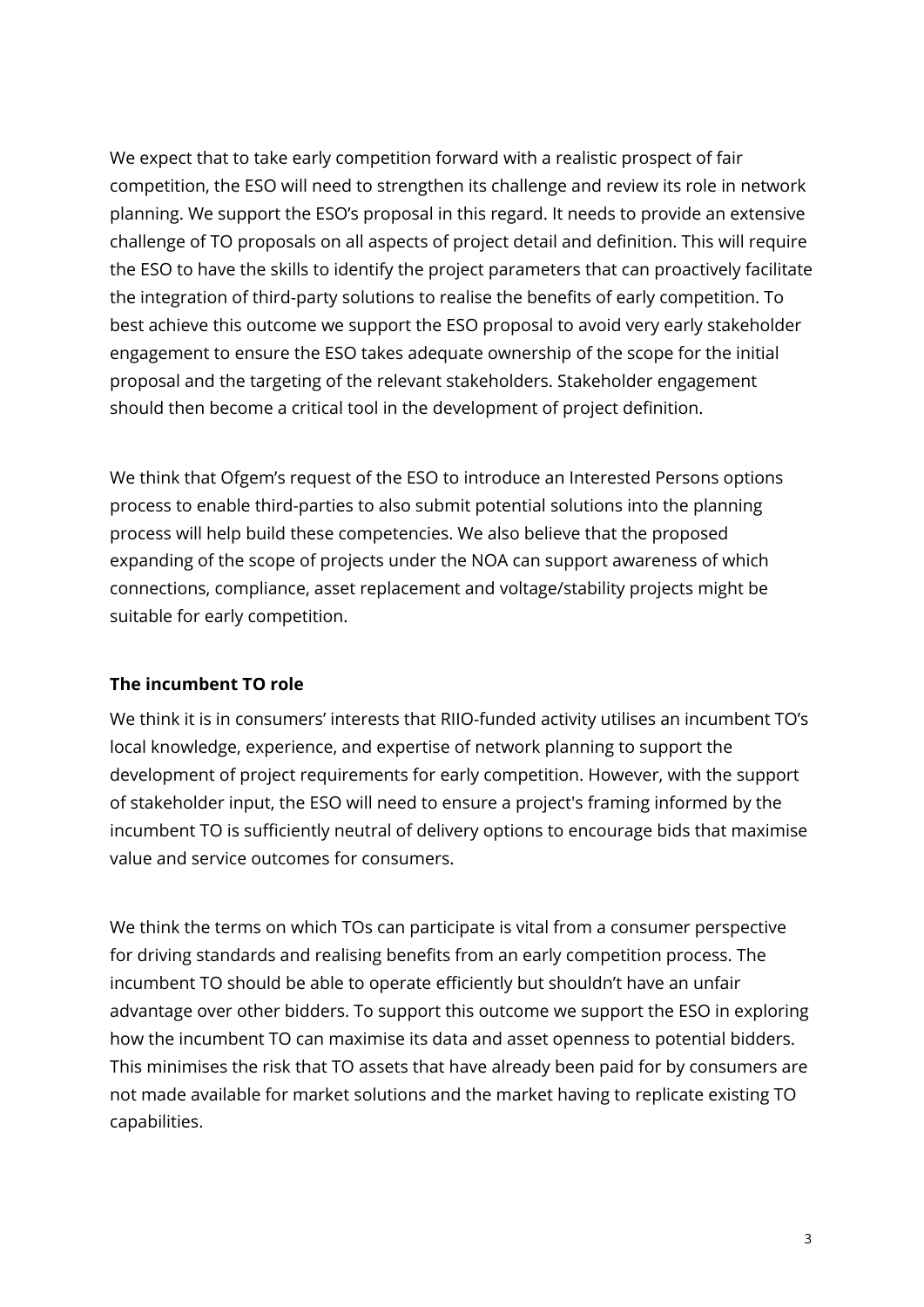## **Incumbent TO as equal bidder in early competition**

The ESO stated under its updated preferred option from Phase 2:

"*The TOs are well placed to deliver competitive bids which benefit consumers due to their expertise in delivering such projects and will therefore increase competitive pressures. Incumbent TOs also have the potential to utilise their existing assets within their bid, which would not be the case if the TO's parent company participates through a separate entity.*"

We think this statement makes it clear why it is not optimal for an incumbent TO to directly compete in the early competition process. As a TO responded to the Phase 2 consultation: TOs aren't used to running in competitive tendering processes. The ESO also states "*that the regulatory and competitive regimes are fundamentally different*". So TOs are both at a clear advantage with access to consumer funded network assets and shouldn't be assumed to be skilled to the exact demands of the task.

# **In support of a counterfactual incumbent TO proposal**

The ESO raises a number of concerns about an incumbent TO bidding as a counterfactual. Primarily, that it would be difficult to compare a RIIO funded proposal and a competitively procured bid. We think that this comparison is important to ascertain whether early competition offers consumers a better outcome than the counterfactual. This assessment requires a process that accounts for costs, model alignment with a service period and the relative RIIO incentives and obligations between a counterfactual TO under RIIO, or with a competitive bid from TOs under a competition process or a third-party provider. Although more complex, we think this comparison is central to assessing the value of the early competition process. It is the counterfactual of not introducing early competition.

The counterfactual approach is compatible with the cost-benefit analysis (CBA) proposal for identifying early competition projects. It also enables an understanding of the value of early competition to consumers as a whole including the complete running costs of early competition such as the unsuccessful CBAs. This will be important for transparently determining when early competition should be used in future. We support ESO ambition about expanding the areas and size of the project where early competition will be applicable, but this needs to be driven by a solid evidence base.

Without this process, there would seem a high risk of it not being viewed as fair competition as the incumbent TO should provide network planning direction to the ESO.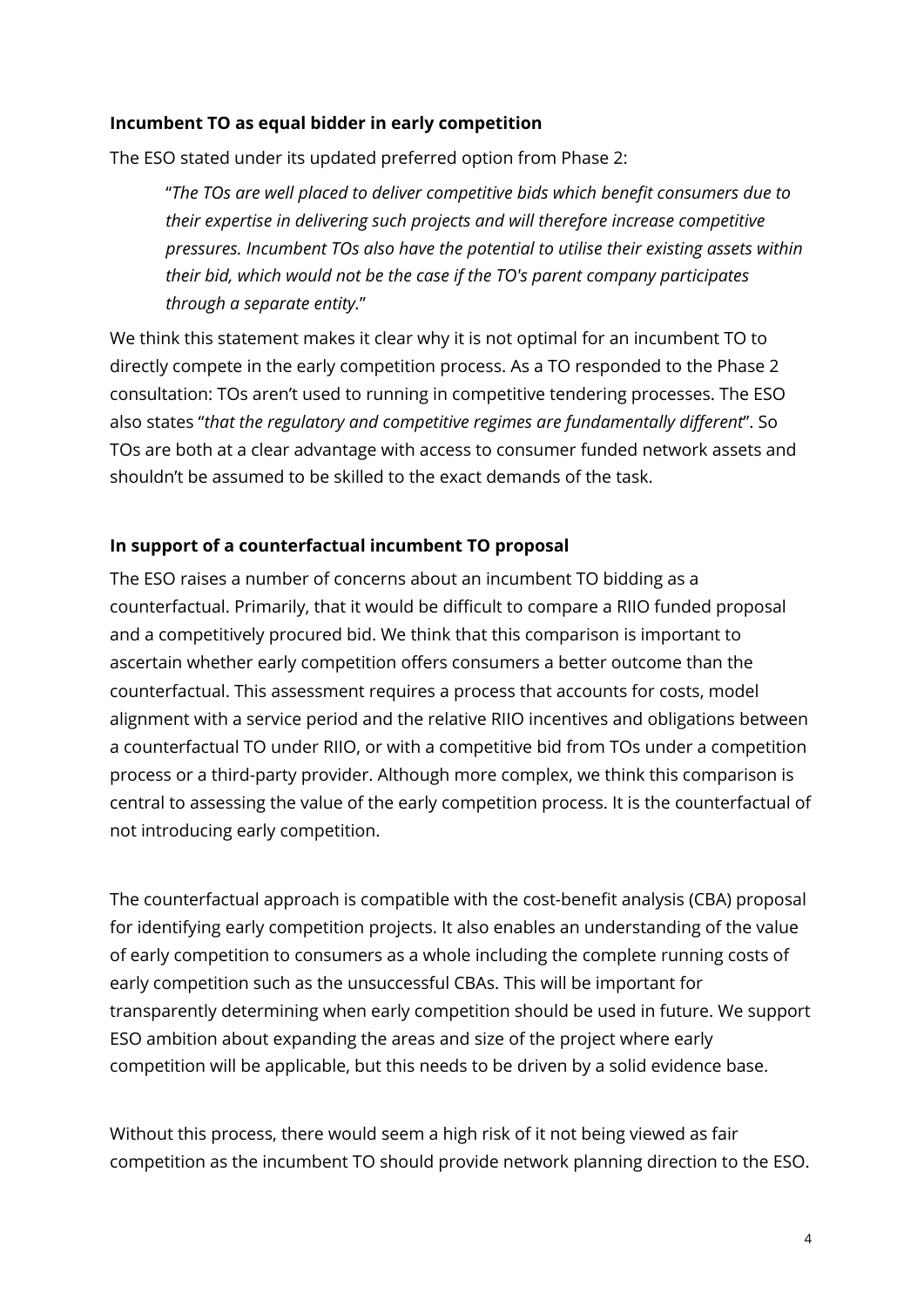TOs' network planning through RIIO is funded to contribute to the best delivery solution and outcome for consumers. It also does not seem fair on other bidders or the right incentive on a TO to allow a separate bid team from an incumbent TO to develop a second proposal when faced with competition.

It would seem appropriate - given the opportunity to define a proposed default/counterfactual option as a RIIO commitment, that an incumbent TO progresses their proposal to a requisite stage of development to be a comparator. A CBA will inevitably require a view on an outcome without early competition. This might be clear from an early stage or only after what the ESO describe as 'Tendered stage 1' or 'Tendered stage 2'. We would suggest that a counterfactual is appropriate to be requested from the incumbent TO while they remain competitive. We think there is an argument to make the incumbent TO proposal public as it is a consumer funded proposal that is a marker to encourage third-party bidders to consider in the formal bidding and encourage competition. A counterfactual from the incumbent TO provides a fallback option for the ESO should the competition process prove uncompetitive or a costly option.

If the ESO has a framing role of an early competitive project that requires approval from Ofgem there should be good accountability for consumer outcomes. Therefore, we support other TOs, who are not involved in the local network planning process, being able to bid in a competitive process as proposed, including separate bidding teams. The conflict of interest and advantages will be less pronounced.

Where multiple networks are potentially an incumbent both would contribute to network planning and would be competing to be the preferred counterfactual that is taken forward in early competition.

The TOs potentially offer distinct value propositions from a third-party bidder given their broad role in RIIO for network delivery and these attributes should be quantified in comparison to a third-party bid. The way a TO approaches a bid is likely to have synergies with its other activities and this should be accounted for. Otherwise, consumers will lose out through a narrowly defined early competition project scope when a wider view highlights further network benefits. This will likely be for the role of approver to assess but should be factored into the process design. The consumer interest is in innovative network delivery options that are delivered by efficient providers. However, to establish the best options, there needs to be clear accounting for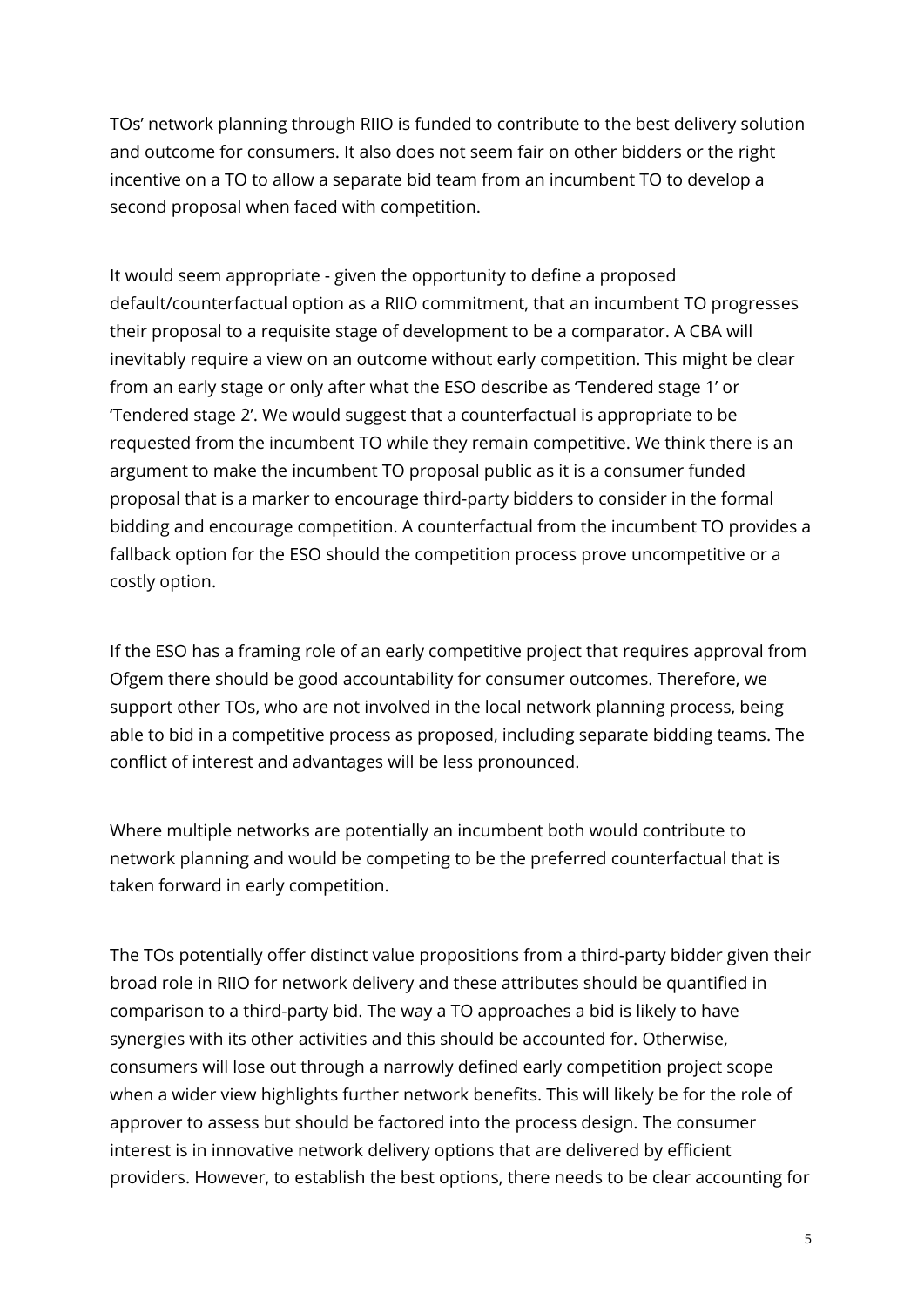the TO advantages and an informed appraisal of their proposal relative to third-party providers.

# **A different approach from late competition**

We note that open competition is consistent with Ofgem's model for late competition in allowing all TOs to compete. However, early competition is fundamentally different because what is being tendered is an element of creative network design and planning in the provision of a network solution. We also think this model will be even more problematic for early competition in distribution networks where neutrality and scope to innovate in local distribution solutions is needed to support flexibility of the grid, smart local energy systems and harnessing innovative consumer behaviour change to achieve net zero. Future clarity around DSO and DNO functions could potentially be undermined by obscurity around responsibility for network planning in early competition. It would also be let down if there is a limited expertise model in opening up projects to alternatives to network reinforcement

# **Harnessing expertise, independence and oversight in early competition**

Given that our preference is for a cost-efficient and streamlined early competition model, we broadly favour drawing on existing publicly funded expertise and resources to be utilised for delivering the early competition process, with oversight from the approver role. Particularly when providing cross-checks, validation or assurance processes where deep knowledge is needed for a short process. Where the objectives of the early competition process can be met with sign off from an approver utilising the ESO, particularly where it has existing competencies, seems appropriate. Even more so if it was fully independent of National Grid.

Copied below are comments about how we view the individual roles outlined in the consultation.

# **Response to question 1 and 2**

**Approver** - We agree with the activities proposed for the approver and that this should be Ofgem.

It is appropriate that they take a decision to conclude the stages of early competition, confirm the need for competition and select the preferred bidder.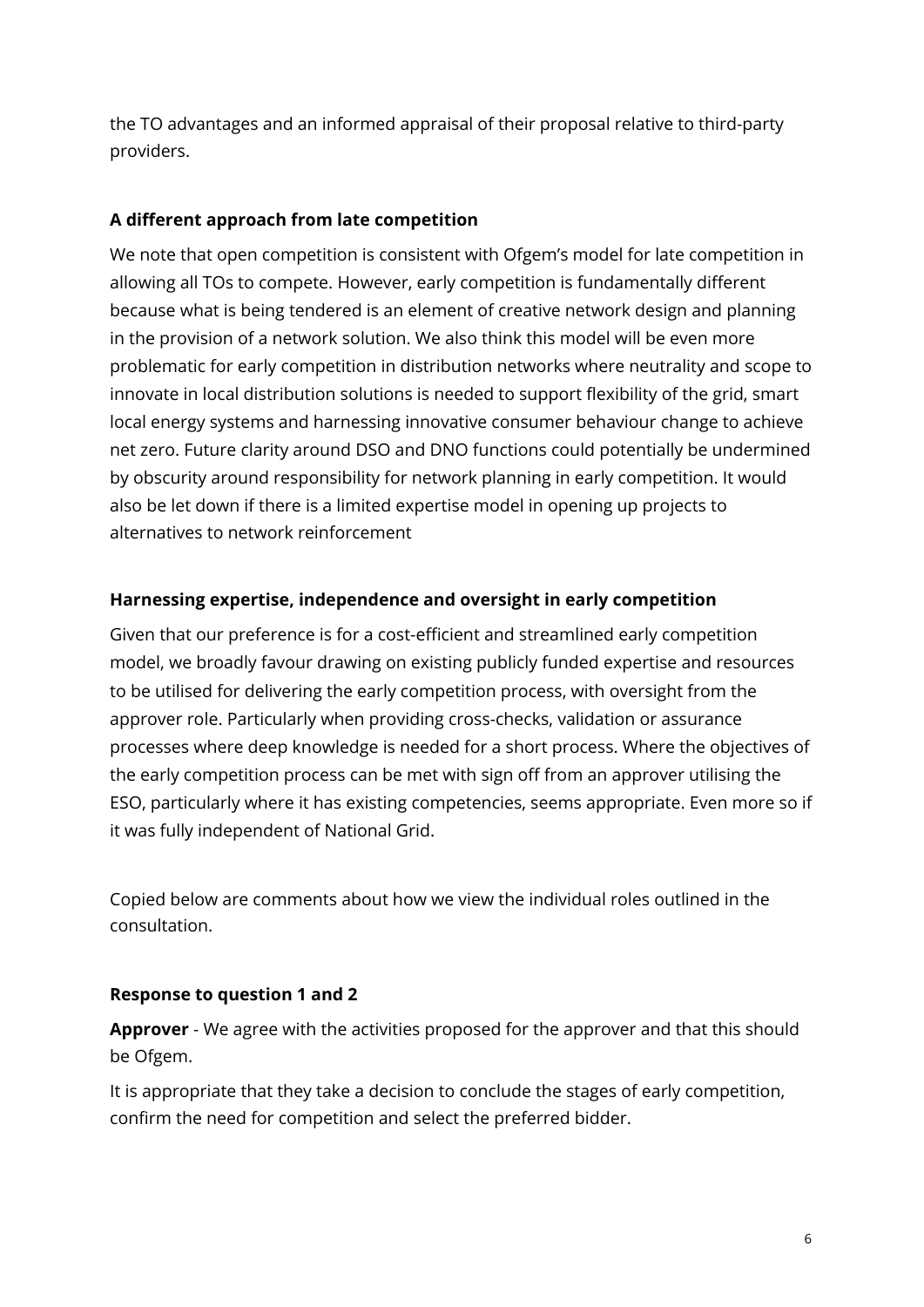We think that alongside the proposed checks we would also want the approver to have a check and assurance role that the network planning body has identified and framed a need in a way to maximise fairness and transparency. Similarly, to have a role in checking that the tender exercise is completed through a fair and transparent method so that they are fully informed to make the choice about whether to proceed with a preferred bidder. It is also important that the approver helps protect consumer value at the post-tender stage if a solution which wins a tender subsequently fails to deliver.

#### **Response to questions 3 and 4**

#### **Procurement body**

We think that the ESO is well placed to run this process given its existing expertise. However, we recognise the lack of existing competencies in certain areas - we feel that this could be met through internal resourcing or through procuring specialist services. We assume this will be the most efficient option but would also be open to a third-party overseen by Ofgem if there are procedures linked with the approver that are particularly beneficial to prioritise. We agree that independent assurance is not required - as long as the approver has an oversight role.

#### **Questions 5 and 6**

We support the ESO views on contract counterparty and payment counterparty.

#### **Question 7**

Our response to this question is provided in detail above.

#### **Question 8**

We support the findings on the limited applicability of the examples provided.

#### **Chapter 7 Early Competition Plan: Early competition in distribution**

We welcome the consideration by the ESO of early competition within the distribution sector as highlighted in our response to the ED2 Sector-Specific Methodology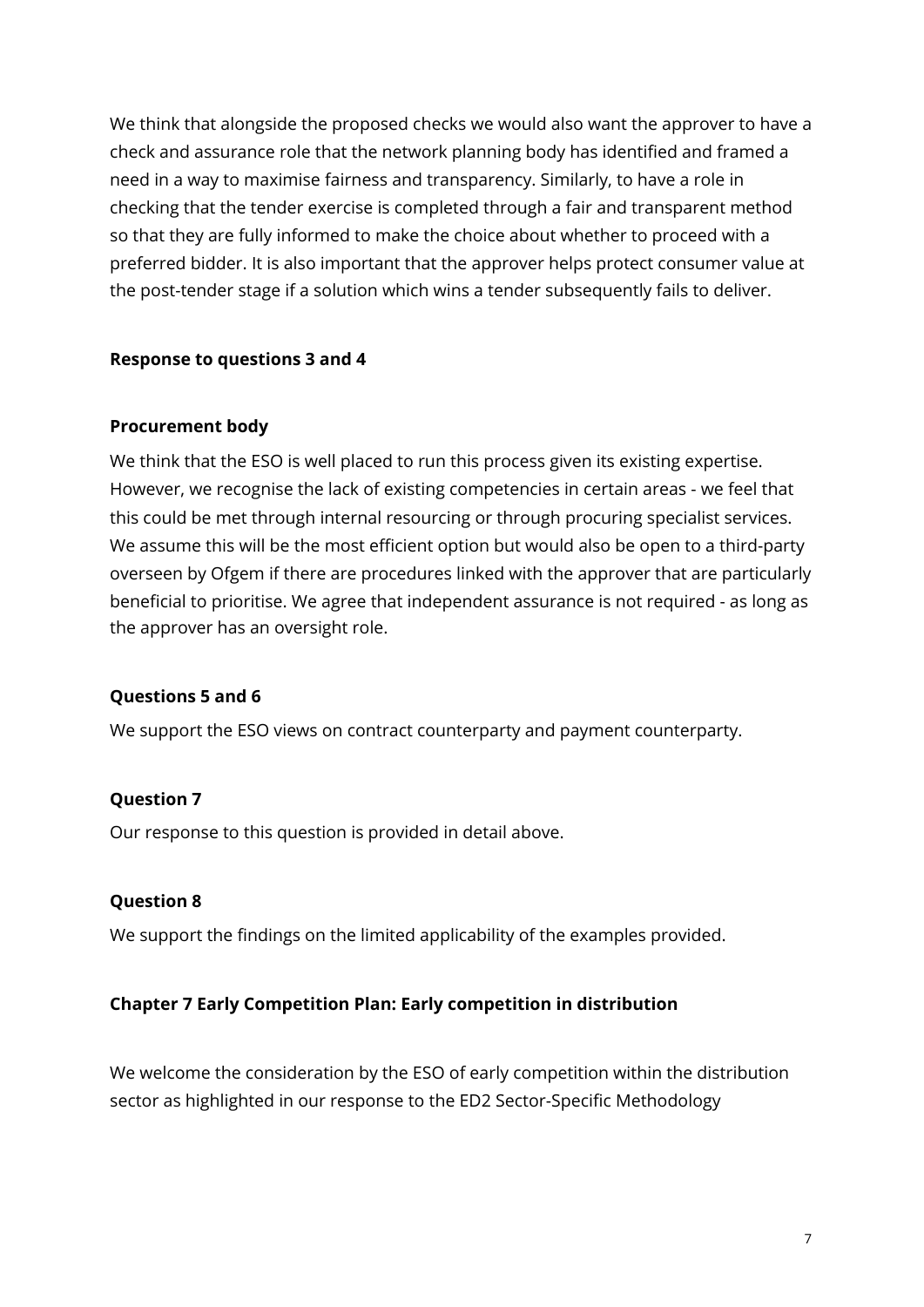consultation (SSMC)<sup>2</sup>, as we believe that there are opportunities to encourage more competition, particularly for the new Distribution System Operation (DSO) systems and functions.

We support the ESO in considering opportunities to include competition outside the price control process. As an example, the £950 million announced within the Energy White Paper for improving the energy infrastructure of motorways and major 'A' roads could be an example that in the future would be suitable across TO and DO early competition bidding processes.

# **Early competition in distribution networks**

In our response to the RIIO- ED2 SSM $C^3$ , we noted that there may be efficiencies for consumers that may be generated by early competition for DSO functions, such as for shared IT systems and services, as well as better collaboration across DNOs. We support the ESO looking at collaboration between DNOs in designing and implementing systems, infrastructure or processes, and putting these projects out to competition. This may be particularly applicable for new DSO functions, as it may be more cost-effective for consumers to increase standardisation and reduce the duplication of DSO systems. In this scenario, some form of collaboration may also complement competition with third-parties.

There will be wider energy system governance issues which may lead to changes in DNO structures which may provide further assurance regarding apparent conflict positions at the DNO level. These changes, if any take place, may be relevant to assist in ascertaining whether any separate DSO body or bodies, may be optimal. The current DNO structure without separation of DSO roles does not appear to provide a sufficient level of assurance for independence.

# **Procurement body**

We note within the ESO Early competition plan consultation (Chapter 7, page 8) that the proposed procurement body could include a number of institutions, such as the ESO, a Third Party, or the DNOs.

<sup>&</sup>lt;sup>2</sup> Citizen Advice (2020) Citizens Advice response to Ofgem RIIO-ED2 [Sector-Specfic](https://www.citizensadvice.org.uk/about-us/policy/policy-research-topics/energy-policy-research-and-consultation-responses/energy-consultation-responses/citizens-advice-response-to-ofgem-riio-ed2-methodology-consultation/) Methodology [consultation](https://www.citizensadvice.org.uk/about-us/policy/policy-research-topics/energy-policy-research-and-consultation-responses/energy-consultation-responses/citizens-advice-response-to-ofgem-riio-ed2-methodology-consultation/)

<sup>3</sup> *ibid*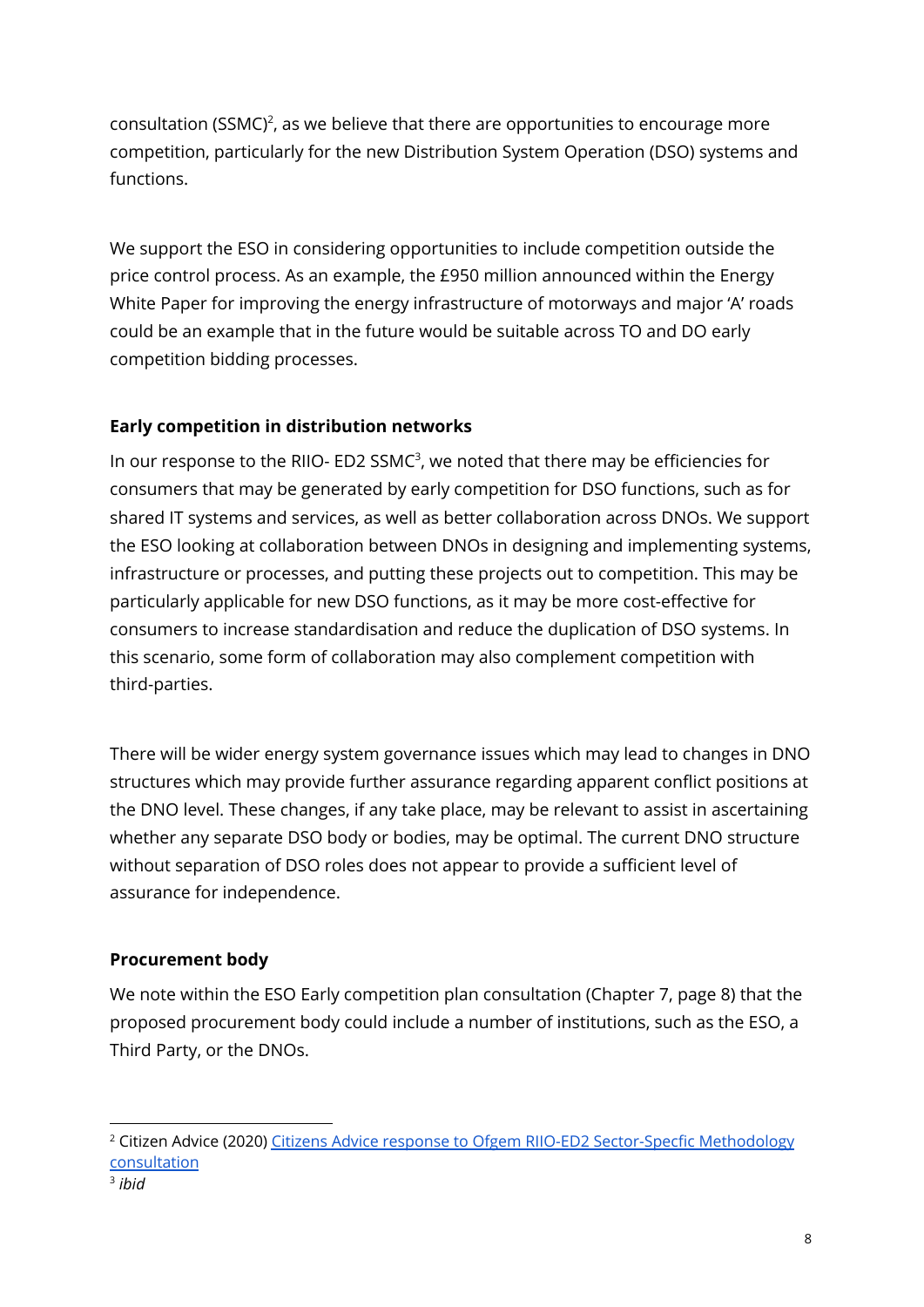We have noted in various prior consultation responses that there is an apparent conflict between the DNO and DSO roles and have encouraged greater transparency between the boundaries of DNO and DSO functions, separation of costs, revenues and incentives, as well as asking for a wider review of DNO/DSO roles and functions. In a similar vein, as with early TO competition, any procurement body that makes recommendations or decisions for early competition in the distribution sector will need to be independent.

# **Network planner, Approver and Licence Counterparty, Contract Counterparty**

As with TOs, we agree with the view that the network planning role should remain with the DNOs. However, we have advocated that forecasting may be better placed within a more independent DSO or other body, as at the transmission level.

We agree that the Approver and Licence Counterparty roles should be with Ofgem as the Licence role fits solely with the regulator, and having the Approver role sit with Ofgem will provide additional scrutiny and assurance of the process.

We support the view that the Contract Counterparty should be the DNO given their contract experience and ability to monitor the contract to ensure appropriate completion. Suitable assurance measures by Ofgem or another independent body can provide stakeholder confidence for DNOs as Contract Counterparties.

# **Payment counterparty**

We note that the ESO believes that it is best placed to undertake this role at the transmission level. It may also be valuable for an assessor body to be the payment counterparty at the distribution level to provide assurance to the process.

## **Additional roles, including the Network Options Assessment (NOA) process**

We see value in a distribution level NOA process with a broad scope. We recognise that the threshold value for consideration may need to be reduced for distribution assets and will need to incorporate the full gamut of options (e.g. including reinforcement, flexibility, energy efficiency, or deferral until better knowledge is in place).

There may be value for other roles, such as the Best Practice Coordinator, to be external to the DNOs. However, we believe that the forthcoming review on energy system governance, which may consider DNO/DSO roles and functions, may assist in providing further opportunities for assurance on additional roles within the distribution sector and it may be premature to consider these additional roles until that review is concluded.